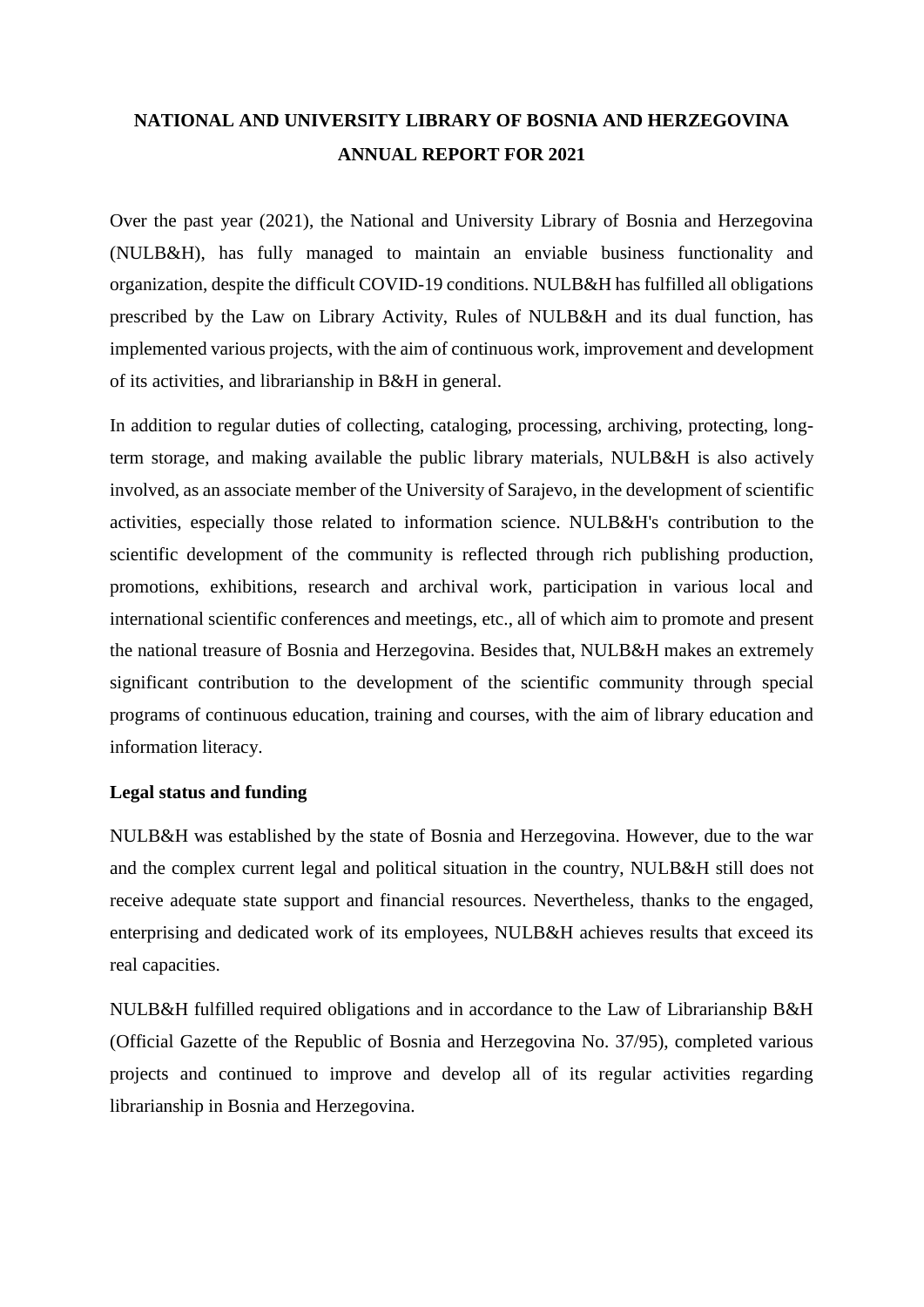#### **General overview of activities**

As a regular activity, NULB&H successfully runs national agencies for ISSN, ISBN, ISMN and DOI as well as Virtual Library of B&H (Cooperative Online Bibliographic System and Services). As a part of regular work, it is important to point out that in 2021, 1835 titles of monographic publications, 208 titles of serial publications, 748 titles of doctoral and master theses were included in the NULB&H repository, while 87 titles were sent to the Department of Special Collections. In 2021, ISBN was assigned to 1.843 titles, and the 140 ISSN numbers were assigned to serial publications. Also, during the year, 19 DOI prefixes were assigned to publishers.

In the past year, National and University Library od Bosnia and Herzegovina complemented its repository mainly by continously purchasing necessary copies, and afterwards by publications obtained in exchange with other libraries, as well as gifts from other institutions and individuals. Processing of library materials is done by software COBISS/3 (Cooperative Online Bibliographic Systems and Services) and carried out through the entry of the regular current repository and retrospective entry of the previous repository in online catalog.

During 2021, Department for Customer Service received 6,688 requests from users of different services. In 2021, 200 users were enrolled, of which 143 were newly enrolled, while 57 users renewed their memberships. During 2021, the interlibrary loan received over 650 requests, of which 520 were realized.

In 2021, the Center for the Restoration and Conservation of Library Materials worked on the restoration of old periodical publications. Repaired and bound: "Istočnik" 1902.; "Narodno jedinstvo" 1931.; "Bosanska vila" 1911.

In 2021, the Department for Storage of Library Repository recieved:

- from the Department for Processing of Monographic Publisations: total of 9.123 units, from which 6.836 units in basic repository and 2.287 in archival repository

- from the Department of Biblography 755 units of archival repository

- from the Department of Processing of Periodical Publications: 1056 titles were received, or 10.039 copies

- from the Department of Processing 163 electronic publications were received in CD format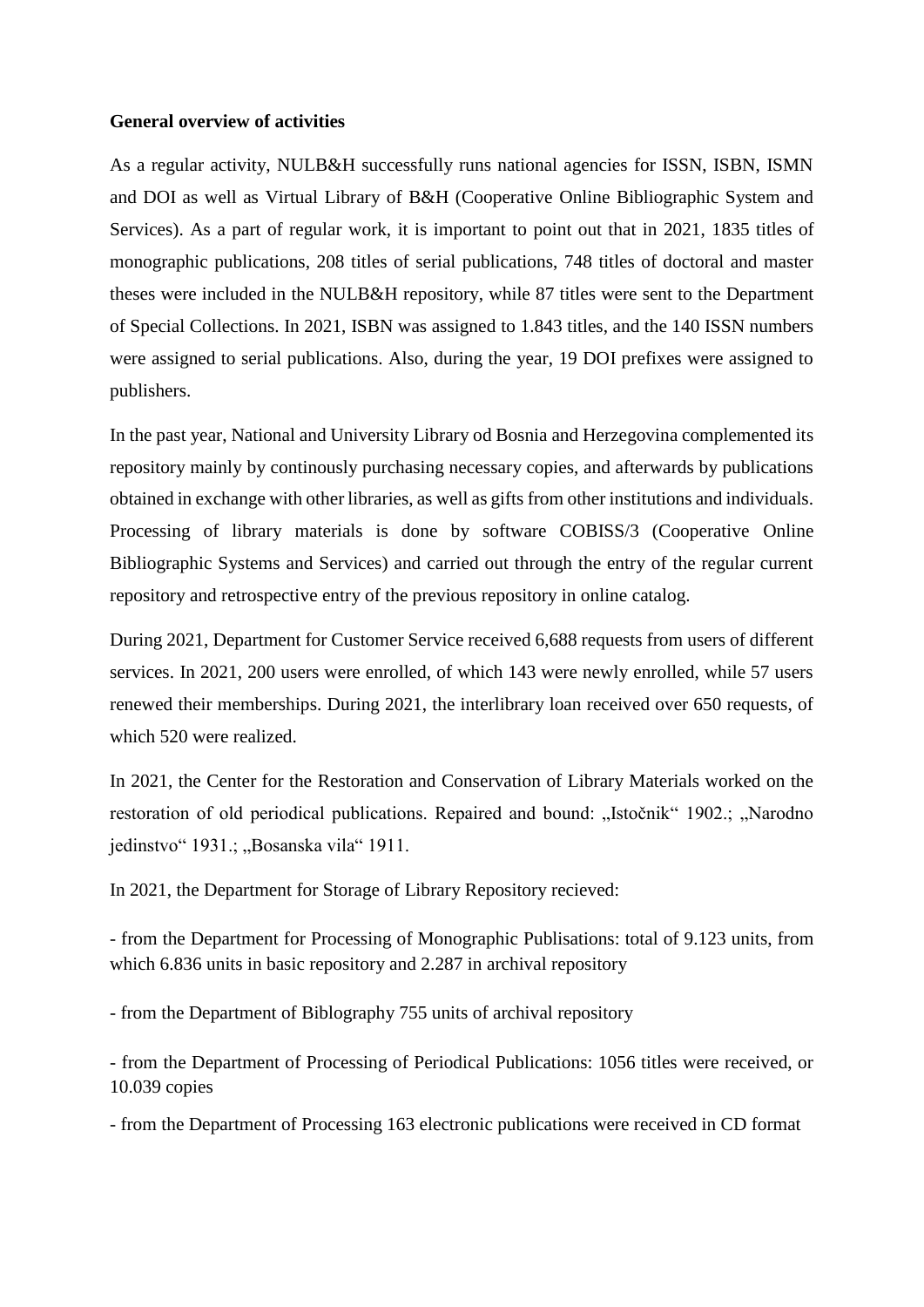In 2021, the Department of Digitization has worked intensively to facilitate access to materials for users, and promote rich repository of NULB&H. The Center digitized the most valuable copies of library materials from the library's collections – Special collections (Collection of old and rare books, Manuscript collection, Cartographic collection and Graphic collection) and the Old periodicals and official publications.

All material is processed in the programs ABBYY 15 (for cuting, editing and highlighting of the pictures), IRFAN program for adding the water mark, and converting into PDF format in ABBYY programu. In 2021, 19,629 pages were processed for digitization, and 323 pages were photographed.

Within the Archive collection, digitization and processing of images of manuscript documents in Italian, Arabic, Ottoman Turkish and Arabic had been done (225 scans). Postcards (522 scans) were scanned within the Graphic collection.

In 2021, more attention was paid to updating the website than in the previous period. The layout and content are customized so that the necessary information can be found in an easier way. In 2021, the NULB&H website (nub.ba) counted 21,260 visits. The website of the NULB&H journal "Bosnica" (bosniaca.nub.ba) counted 5,892 visits. The page of Digital collections of NULB&H (kolekcije.nub.ba) had 6,943 visits.

Some of activities, projects and events worth mentioning during 2021 include:

- Participation in the annual conference COBISS COBISS Meet 2021 (online)
- Participation in the CENL annual meeting held on site in Brussels
- Participation in the ENA General Assembly (online)
- Participation in the IFLA General Assembly (online)

- Participation in the 50th annual conference Ligue des Bibliothèques Européennes de Recherche – Association of European Research Libraries – LIBER, entitled "LIBER 2021" (online)

- Participation in the scientific conference "(Ne)poznati Desnica i književne ostavštine u baštinskoj perspektivi: primjeri dobre prakse" held as a part of "Desničini susreti 2021." (online)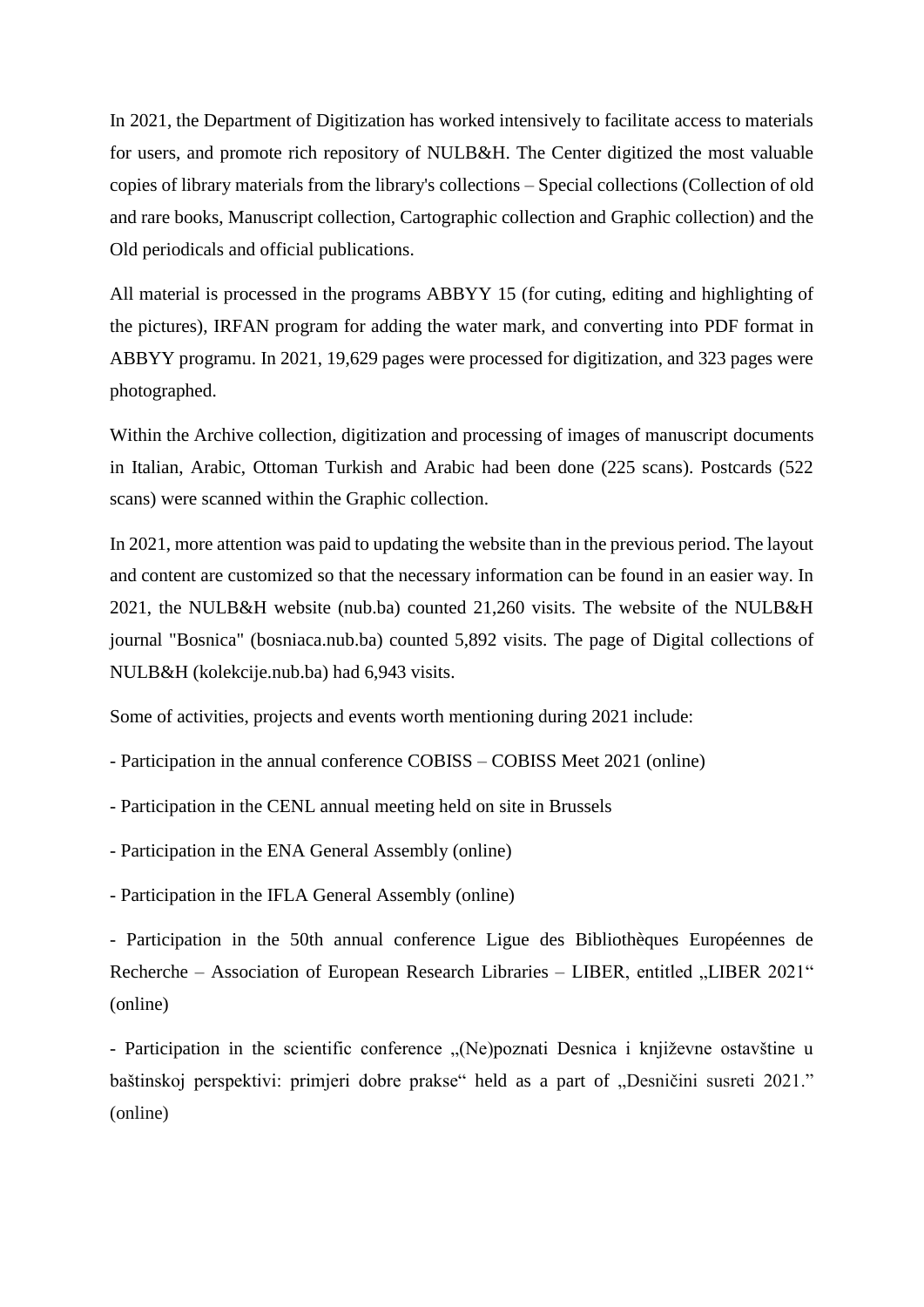- For the realization of the project "WORKSHOP ON PRESERVATION, PROTECTION, PRESENTATION OF DOCUMENTS FROM THE ARCHIVES OF THE REPUBLIC OF POLJICA WRITTEN IN BOSANCICA (COLLABORATION WITH THE NATIONAL AND UNIVERSITY LIBRARY IN ZAGREB, ONLINE COLLABORATION BETWEEN CENL COMMUNITY)" NULB&H received a CENL grant entitled Erland Kolding Nielsen

- Project Professional workshops "Medijsko izvještavanje o naučnim/znanstvenim temama"

- Project "Digitalne kolekcije Specijalnih zbirki NUBBiH – Nacionalnog spomenika BiH"

- Participation in the 7th International Book Fair in Podgorica with NULB&H publications

- Participation in the 32nd International Book Fair in Sarajevo with NULB&H publications, where the NULB&H was awarded for the best edition in the category of science, social and natural sciences (for publication "Baštinske studije: od moderne do postdigitalne kulture" Lejla Kodrić Zaimović)

- Visit to the National Library of Montenegro "Đurđe Crnojević" in Cetinje. This visit resulted from Memorandum of cooperation, signed between these libraries, and financially supported by CENL

- Marking of the 76th anniversary of the establishment of the National and University Library of Bosnia and Herzegovina

- Remembrance of the 29th anniversary of the destruction of NULB&H in Viječnica (Sarajevo City Hall) organized with a special program and exhibition

- The second COBISS days were held. A meeting was held with members of the COBISS.BH system in which 70 B&H libraries participates. The aim of the meeting was to present the latest possibilities and perspectives of the COBISS system. In 2021, four new members joined the COBISS.BH system. As part of the COBISS days, a session of the COBISS.net Council was held (online), chaired by dr. Ismet Ovčina, president of the Council, where significant conclusions were reached for the further work of COBISS.net. The days ended with the promotion of bibliographies - editions of the National and University Library of B&H.

- Procurement of encyclopedic, scientific and professional publications for the purpose of university libraries in the Federation of BiH

- Procurement of ID card printer for membership cards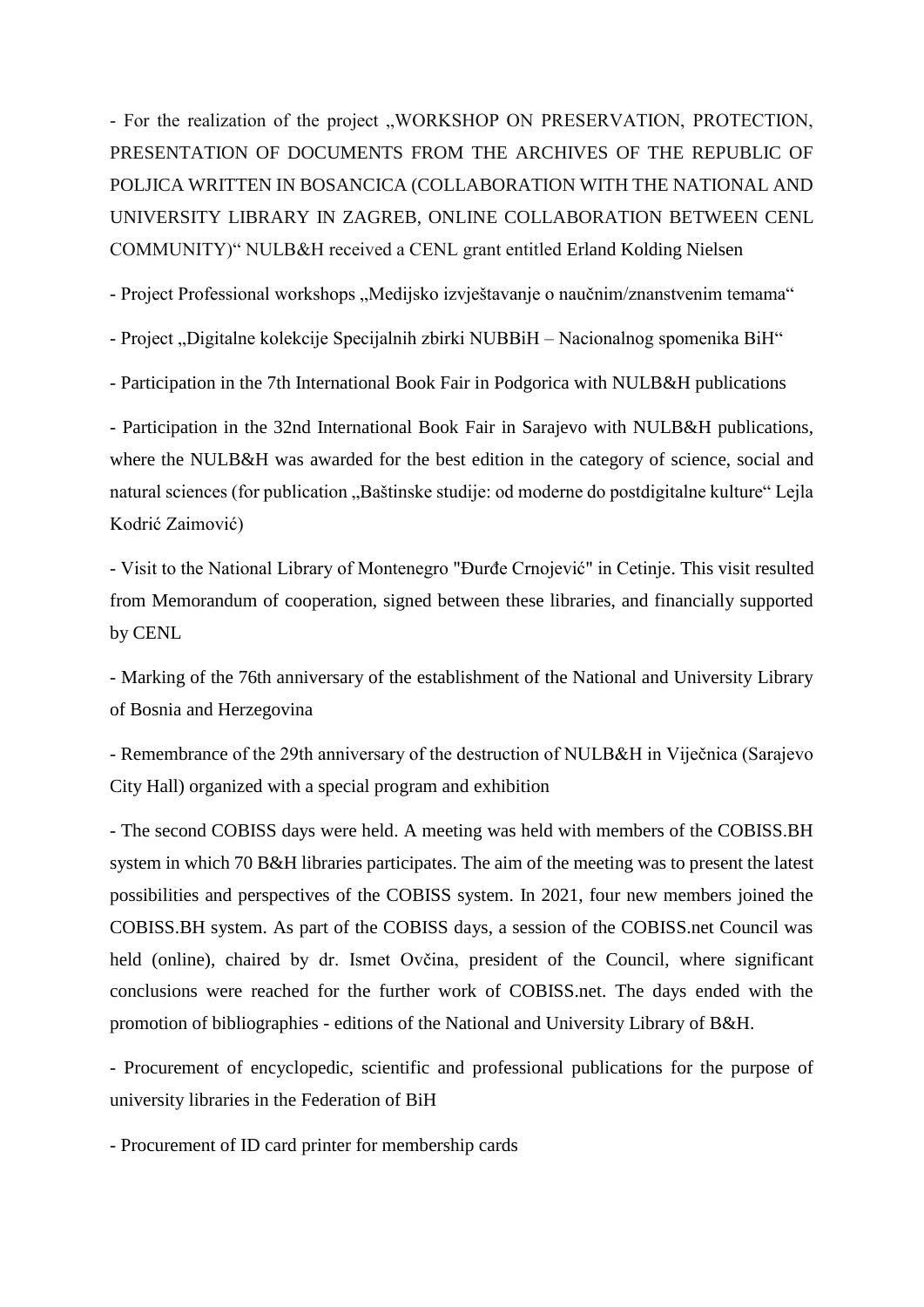- Equipping the reading room with foreign professional literature

- Implementation of an online platform for the ..Bosanskohercegovačku bibliografiju serijskih publikacija 2003."

- Implemented project "Corona free corner in NULB&H" funded by CENL grant. The project included the establishment of the "Corner without Corona" in the premises of NULB&H, with the aim of active participation in social processes and changes caused by the global pandemic.

## **Cooperation with regional and international organizations and institutions**

The Library continued implementing modern professional standards and also proudly represented B&H librarianship in the most competent world-wide and European professional organizations and associations, such as IFLA, CENL, CDNL, LIBER etc. During the reported period, NULB&H continued its professional cooperation with mentioned organizations and associations, and promoted the most important segments of its work by actively participating in various online conferences, meetings, etc. Also, NULB&H kept collaborating with University of Sarajevo, Gazi Husrev-bey's Library, International University of Sarajevo and other libraries and related institutions.

We especially emphasize the continuity of cooperation between the Federal Ministry of Education and Science of B&H and NULB&H in order to support the academic community. As a result of cooperation, the following projects stand out:

- Collection of papers "ZNAČAJ NAUKE/ZNANOSTI U RAZVOJU FUNKCIONALNIH ZNANJA I VJEŠTINA UČENIKA I STUDENATA"

- Professional workshop " Media coverage on scientific topics"
- Conversion with scientist as a part of workshop " Media coverage on scientific topics"
- Academic book day held

### **Publishing**

National and University Library of Bosnia and Herzegovina publishes print and electronic publications in four different editions: Memoria Bosniaca, Memoria Mundi, Professional Library Literature, and Bosnian-Herzegovinian Bibliographies. During the reported period 9 monographies and 5 serial publications were published.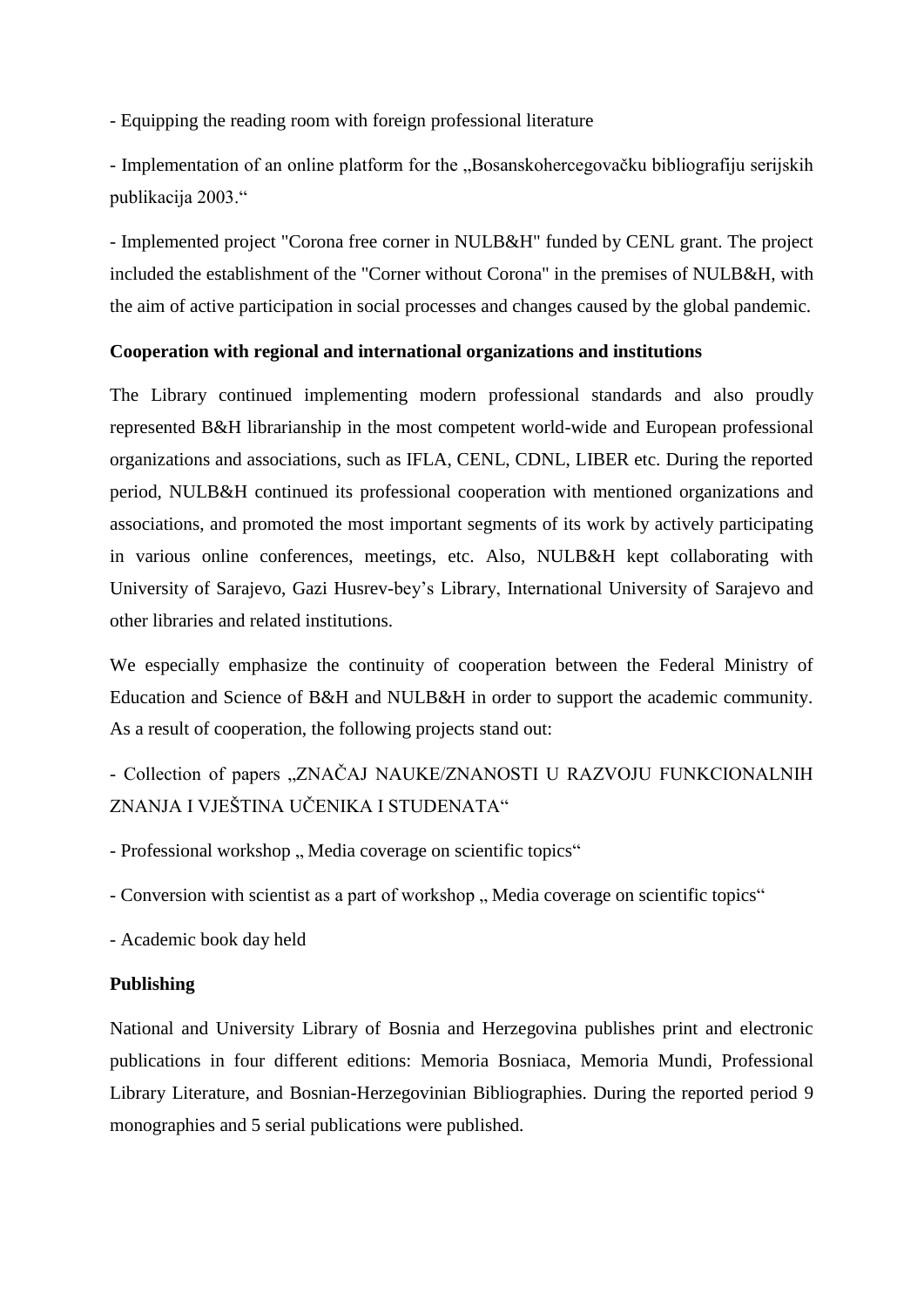Serial publicationas :

- "Glasnik NUBBiH" - editor Ismet Ovčina

- "Bosniaca : časopis Nacionalne i univerzitetske biblioteke Bosne i Hercegovine" – editor-inchief Ismet Ovčina; editor Adisa Žero

- "Bosanskohercegovačka bibliografija monografskih publikacija" – editor Ismet Ovčina

- "Bosanskohercegovačka bibliografija serijskih publikacija" – editor Ismet Ovčina

- "CIP bilten [Elektronski izvor] : knjige u štampi/tisku" – editor Ismet Ovčina

Monograph publications :

- "Od slike do knjige : iz historije pisma, knjige, štampe i biblioteke" Emina Memija

- "ZVJEZDANA vrteška 2 : izbor iz stvaralaštva bosanskohercegovačkih dječijih pisaca nominiranih za nagradu 'Astrid Lindgren Memorial Award' 2018. – 2022. godina" editor-inchief Ismet Ovčina; editor Adelaida Grabovica

- "Ubiše nam Ferdinanda" Martin Ježek and Pavel Trojan

- "POLJIČKE isprave : (iz Zbirke Aleksandra Poljanića). 1" editor-in-chief Ismet Ovčina; transcriber Mehmed Kardaš

- "Bibliografija časopisa Bosniaca : (1996-2020)" Sonja Polimac and Azra Smajić Gačević

- "Uloga biblioteke u promovisanju kulturnog naslijeđa i tehnologija u digitalnoj eri : članci, studije i izlaganja na međunarodnim skupovima = Role of the library in the promotion of the cultural heritage and technologies in digital era : articles, studies and presentations at international conferences" Ismet Ovčina

- "ZNAČAJ nauke/znanosti u razvoju funkcionalnih znanja i vještina učenika i studenata : zbornik radova = The importance of science in the development of functional knowledge and skills of pupils and students : proceedings" editor Jasmin Branković

- "Baštinske studije : od moderne do postdigitalne kulture" Lejla Kodrić Zaimović

- "Biblioteka i grad : studije iz teorije i prakse urbanog bibliotekarstva" Lejla Kodrić Zaimović

Among issued publications, journal Bosniaca stands out in particular. We are especially proud of the work and scientific reputation of our journal Bosniaca, which counted its 26th issue in 2021. In the previous year, the journal was indexed in DOAJ database. Additionally, the journal is indexed in EBSCO-CEEAS, EBSCO, Web of ScienceTM, ERIHPLUS, ROAD, KoBSON, Miar, Ulrich's Periodicals Directory, ICI Journals Master List, Advanced Sciences Index. Also, the journal is available in C.E.E.O.L, Index Copernicus, Hrčak and Slavic Humanities Index.